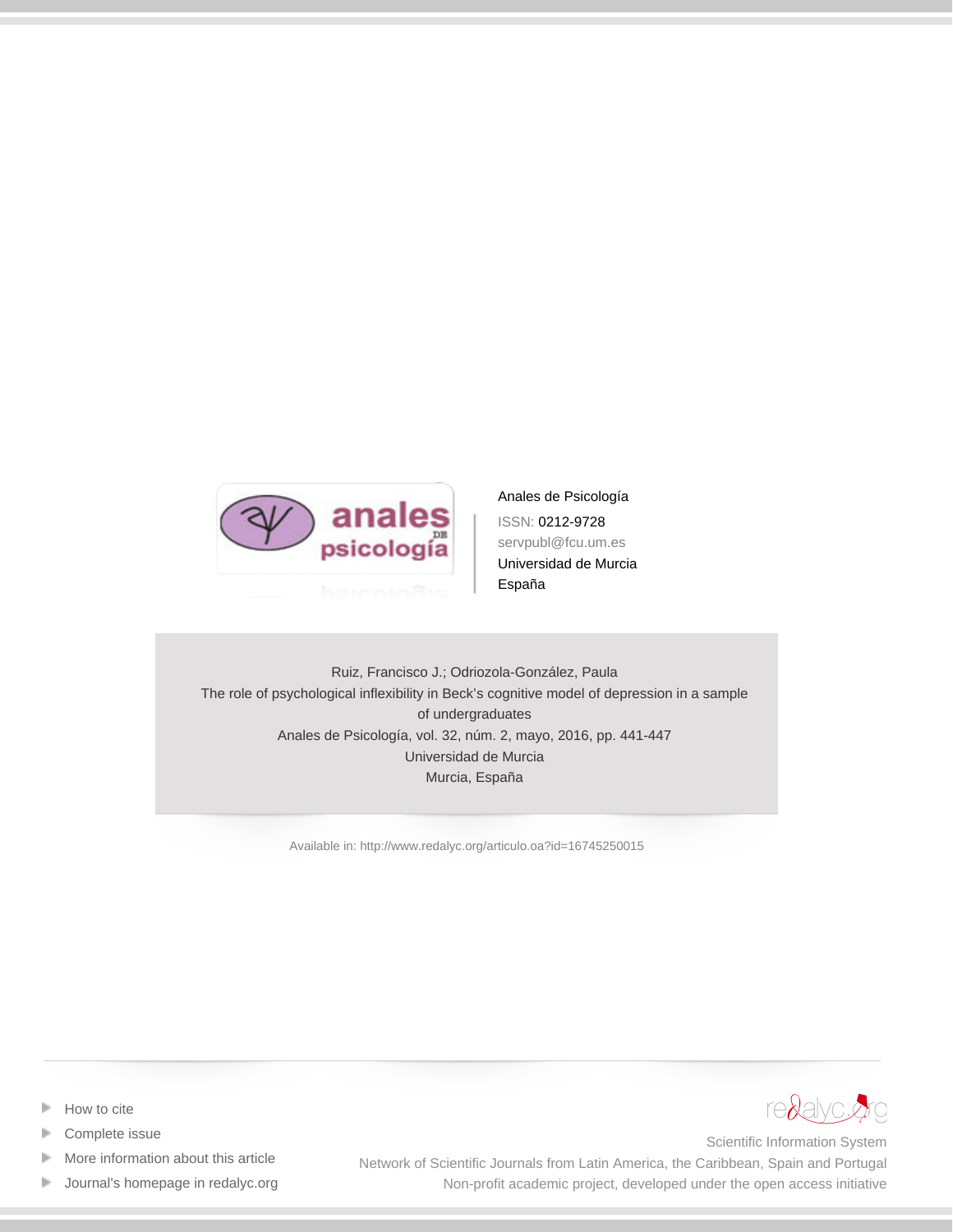**anales de psicología,** 2016, vol. 32, nº 2 (mayo), 441-447 http://dx.doi.org/10.6018/analesps.32.2.214551

© Copyright 2016: Servicio de Publicaciones de la Universidad de Murcia. Murcia (España) ISSN edición impresa: 0212-9728. ISSN edición web [\(http://revistas.um.es/analesps\)](http://revistas.um.es/analesps): 1695-2294

# The role of psychological inflexibility in Beck's cognitive model of depression in a sample of undergraduates

Francisco J. Ruiz<sup>1</sup> y Paula Odriozola-González<sup>2</sup>

*<sup>1</sup>Fundación Universitaria Konrad Lorenz (Colombia) <sup>2</sup> Universidad de Oviedo (España).*

**Título:** El papel de la inflexibilidad psicológica en el modelo cognitivo de la depresión de Beck en una muestra de universitarios.

**Resumen:** El modelo cognitivo de depresión de Beck propone que los esquemas depresógenos dan lugar a síntomas depresivos al incrementar la frecuencia de pensamientos automáticos negativos en respuesta a eventos vitales negativos. Nuestro objetivo fue evaluar un modelo serial de mediación moderada en el que la inflexibilidad psicológica, concepto central del modelo de psicopatología de la Terapia de Aceptación y Compromiso (ACT), media y modera la relación entre los esquemas depresógenos y la frecuencia de pensamientos automáticos negativos. Se utilizó un diseño transversal donde 210 estudiantes universitarios respondieron cuestionarios que evaluaban los constructos de interés. Los resultados apoyaron el modelo de mediación moderada propuesto. Tanto la inflexibilidad psicológica como los pensamientos automáticos negativos fueron mediadores significativos de la relación entre esquemas depresógenos y síntomas depresivos, y la inflexibilidad psicológica también medió el efecto de los esquemas depresógenos en los pensamientos automáticos negativos. Se concluye señalando que el papel de la inflexibilidad psicológica en el modelo cognitivo merece mayor atención.

**Palabras clave:** terapia cognitiva; terapia de aceptación y compromiso; inflexibilidad psicológica, evitación experiencial; esquemas depresógenos.

## **Introduction**

 $\overline{a}$ 

Cognitive therapy (CT; Beck, Rush, Shaw, & Emery, 1979) is based on a diathesis stress model of depression that proposes dysfunctional schemas as the main cognitive vulnerability to depression. These depressogenic schemas contain extremely inflexible beliefs mainly focused on the need to be perfect and have others' approval in order to be happy (De Graaf, Roelofs, & Huibers, 2009). Depressogenic schemas are thought to be shaped by early negative life experiences, to be relatively stable, and to remain latent until the individual encounters negative events that activate them (Beck et al., 1979). In this case, depressogenic schemas would skew the information processing system, leading to the production of negative automatic thoughts that constitute the cognitive triad (i.e., negative views about oneself, the world, and the future). These negative automatic thoughts are unstable and state-dependent and are considered to be the most proximal cause of depressive symptoms (Kwon & Oei, 1994).

The CT model of depression has been tested in a number of cross-sectional and longitudinal studies (see more general reviews on the role of dysfunctional schemas in Beck, 2008; Jacobs, Reinecke, Gollan, & Kane, 2008; Scher, Ingram, & Segal, 2005). Although not always (e.g., Barnett & Gotlib, 1990), most studies have supported the mediational Abstract: Beck's cognitive model of depression proposes that depressogenic schemas have an effect on depressive symptoms by increasing the frequency of negative automatic thoughts in response to negative life events. We aimed to test a moderated, serial mediation model where psychological inflexibility, a core concept of the Acceptance and Commitment Therapy (ACT) model of psychopathology, both mediates and moderates the relationship between depressogenic schemas and the frequency of negative automatic thoughts. A cross-sectional design was used in which 210 undergraduates responded to questionnaires assessing the constructs of interest. Results supported the proposed moderated mediation model. Both psychological inflexibility and negative automatic thoughts were significant mediators of the relationship between depressogenic schemas and depressive symptoms, and psychological inflexibility also moderated the effect of depressogenic schemas on negative automatic thoughts. We conclude that the role of psychological inflexibility in the cognitive model of depression deserves more attention.

**Key words:** cognitive therapy; acceptance and commitment therapy; psychological inflexibility; experiential avoidance; depressogenic schemas.

role of negative automatic thoughts in the relationship between dysfunctional schemas and depressive symptoms (e.g., Cui, Shi, & Oei, 2013; Estévez & Calvete, 2009; Kitamura & Tanaka, 2012; Kwon & Oei, 1992). However, it remains relatively uninvestigated whether dysfunctional schemas lead directly to increases in the frequency of negative automatic thoughts in response to negative life events, or whether there are some psychological constructs that mediate or moderate this effect (for alternative mediators and moderators between depressogenic schemas and depression, see Ruiz & Odriozola-González, 2015; Şenormanci et al., 2014; Vanderhasselt et al., 2014).

In the current study, we analyze the role of psychological inflexibility, a key concept of the Acceptance and Commitment Therapy (ACT; Hayes, Strosahl, & Wilson, 1999) model of psychopathology, in the CT model of depression. Recent research has shown that psychological inflexibility is involved in a wide range of psychological disorders (Ruiz, 2010). Unlike the specific inflexible beliefs that characterize depressogenic schemas, psychological inflexibility is a general construct that describes the dominance of ongoing private experiences (e.g., thoughts, feelings, memories, etc.) over chosen values and contingencies in guiding action (Bond et al., 2011). Psychological inflexibility is usually described in terms of six interrelated middle-level processes (e.g., Hayes et al., 2007) that will be condensed here in the following three: cognitive fusion, experiential avoidance, and lack of values clarity.

**<sup>\*</sup> Dirección para correspondencia [Correspondence address]:** Francisco J. Ruiz. Fundación Universitaria Konrad Lorenz, Carrera 9 bis, N° 62-43, Bogotá (Colombia). E-mail[: franciscoj.ruizj@konradlorenz.edu.co](mailto:franciscoj.ruizj@konradlorenz.edu.co)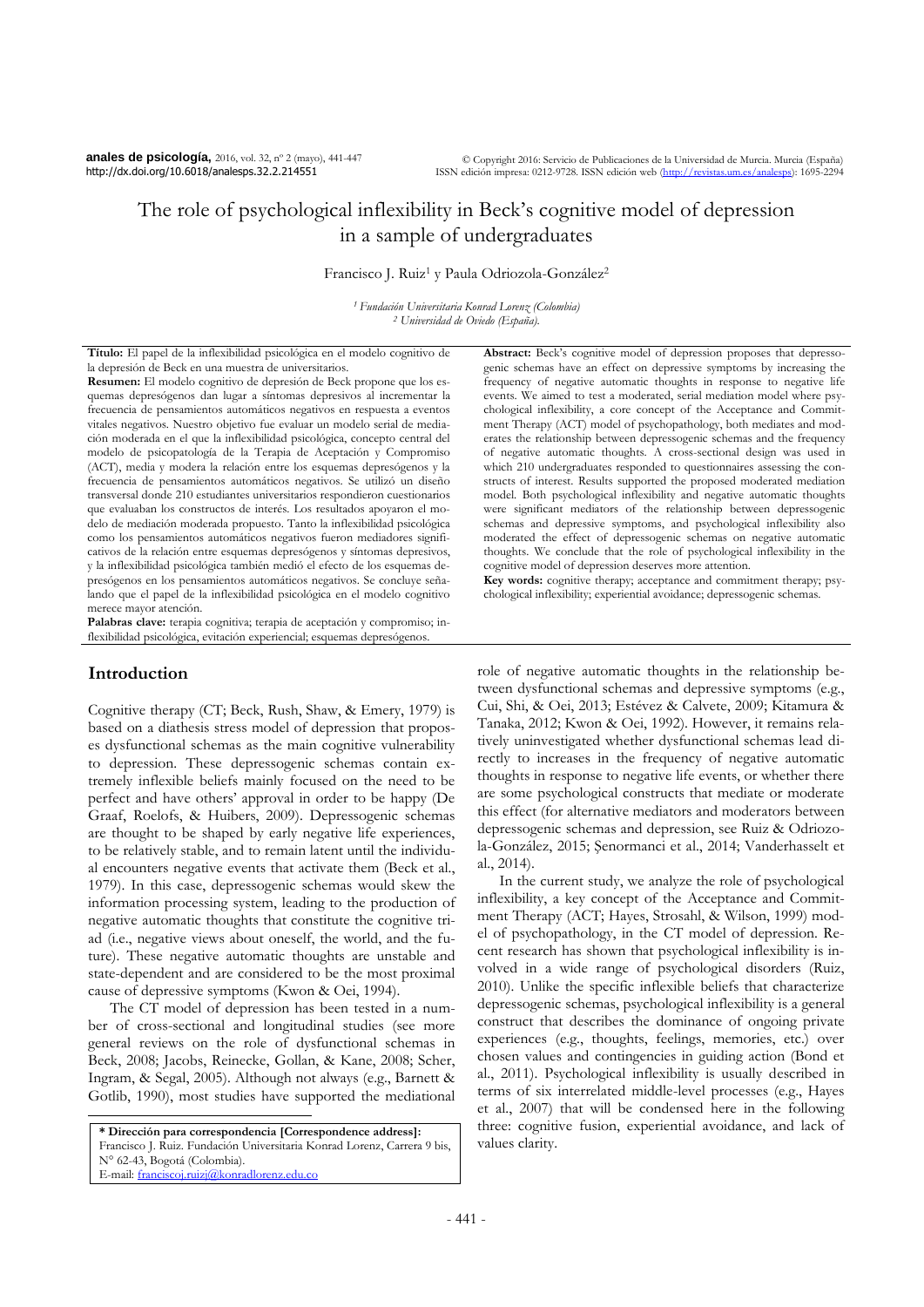Cognitive fusion refers to a verbal process by which individuals become attached to ongoing private experiences and fail to discriminate that they are only experiences that do not necessarily have to guide behavior. A typical example in depression is fusing with negative thoughts and feelings. When the person does not have the skills to distance herself from private experiences, she often gets entangled in their content, losing contact with the present moment contingencies and engaging in some form of experiential avoidance (e.g., Luciano, Valdivia-Salas, & Ruiz, 2012). Experiential avoidance is a pattern of verbal regulation based on deliberate efforts to either avoid or escape from discomfiting private experiences, or to retain pleasant ones, even when doing so leads to actions that are inconsistent with one's values and goals (Hayes, Wilson, Gifford, Follette, & Strosahl, 1996). Examples of experiential avoidance strategies in depression are using rumination as a way to realize why the person is feeling sad, avoiding activities that lead to negative thoughts and feelings, etc. When rigidly applied, experiential avoidance has a paradoxical effect because, although it often works in the short term to reduce discomfort and increase the feeling that one is doing what one is supposed to do, it usually expands unwanted private experiences in the long term and further prevents the person from moving toward valued directions. Lastly, in the ACT context, values are seen as verbally constructed, freely chosen, positive reinforcers that promote patterns of behavior that are meaningful and fulfilling (e.g., Hayes et al., 1999; Wilson & DuFrene, 2009; Wilson & Luciano, 2002). Lack of values clarity prevents the person from behaving towards long-term abstract consequences, and makes acting towards short-term contingencies more probable, fusing with unwanted private experiences and involving in a pattern of destructive experiential avoidance. A typical example of lack of values clarity in depression is the person feeling that she does not know what she wants in her life.

In this study, we suggest two relevant effects of psychological inflexibility in the relationship between depressogenic schemas, frequency of negative automatic thoughts, and depressive symptoms. First, depressogenic schemas would lead to increases in negative automatic thoughts by increasing levels of psychological inflexibility (i.e., mediator variable) because they promote cognitive fusion with social rejection, thus making more difficult the construction of freely chosen values, and leading to experiential avoidance strategies (e.g., rumination) to reduce discomfort. In this way, normal appearance of automatic negative thoughts in response to negative life events can be extended and perpetuated because of cognitive fusion and the engagement in experiential avoidance strategies. Second, we suggest that depressogenic schemas have an effect on the frequency of negative automatic thoughts as a function of the individual's level of psychological inflexibility (moderator variable). For instance, individuals with depressogenic schemas but with a history of interactions that have shaped patterns of psychological flexibility would not necessarily present an elevated frequency of negative thoughts in response to negative life events because they

would not get entangled in those thoughts and, therefore, would not use experiential avoidance as a way of reducing them.

The first suggestion has been partially tested in two recent studies (Cristea, Montgomery, Szamoskozi, & David, 2013; Ruiz & Odriozola-González, 2015); however, to our best knowledge, the second suggestion has never been tested. With regard to the first hypothesis, Cristea et al. (2013) found in a cross-sectional study that psychological inflexibility mediated the relationship between dysfunctional schemas and emotional distress in a sample of undergraduates (Study 1). In Study 2, with a small sample of patients diagnosed with generalized anxiety disorder (GAD), they found that the effect of dysfunctional schemas on emotional distress was mediated by psychological inflexibility, whose effect was further extended by increasing the frequency of negative automatic thoughts, which were the most proximal cause of emotional distress. In a longitudinal study across 9 months, Ruiz and Odriozola-González (2015) found that psychological inflexibility mediated the effect of depressogenic schemas on depressive symptoms.

According to the previous suggestions, the current study analyzed an ACT version of the CT model of depression. Specifically, a moderated, serial mediation model was tested in which psychological inflexibility acts both as a mediator and moderator of the relationship between depressogenic schemas and the frequency of negative automatic thoughts (see Figure 1).

## **Method**

## **Participants**

The sample consisted of 210 undergraduates (age range 18-45,  $M = 20.46$ ,  $SD = 3.45$  from a university from the north of Spain: 64% were studying Psychology, 15% Speech Therapy, and 21% Teaching. Eighty-four percent were women. Nineteen percent had received psychological or psychiatric treatment at some time, but only 4% were currently in treatment. Also, 4% of participants were taking some psychotropic medication.

#### **Instruments**

*Acceptance and Action Questionnaire – II* (AAQ-II; Bond et al., 2011). The AAQ-II is a general measure of psychological inflexibility. It consists of 7 items that are rated on a 7-point Likert-type scale (7 = *always true*; 1 = *never true*). The items reflect unwillingness to experience unwanted emotions and thoughts (e.g., "I am afraid of my feelings," "I worry about not being able to control my worries and feelings") and the inability to be in the present moment and behave according to value-directed actions when experiencing psychological events that could undermine them (e.g., "My painful experiences and memories make it difficult for me to live a life that I would value," "My painful memories prevent me from hav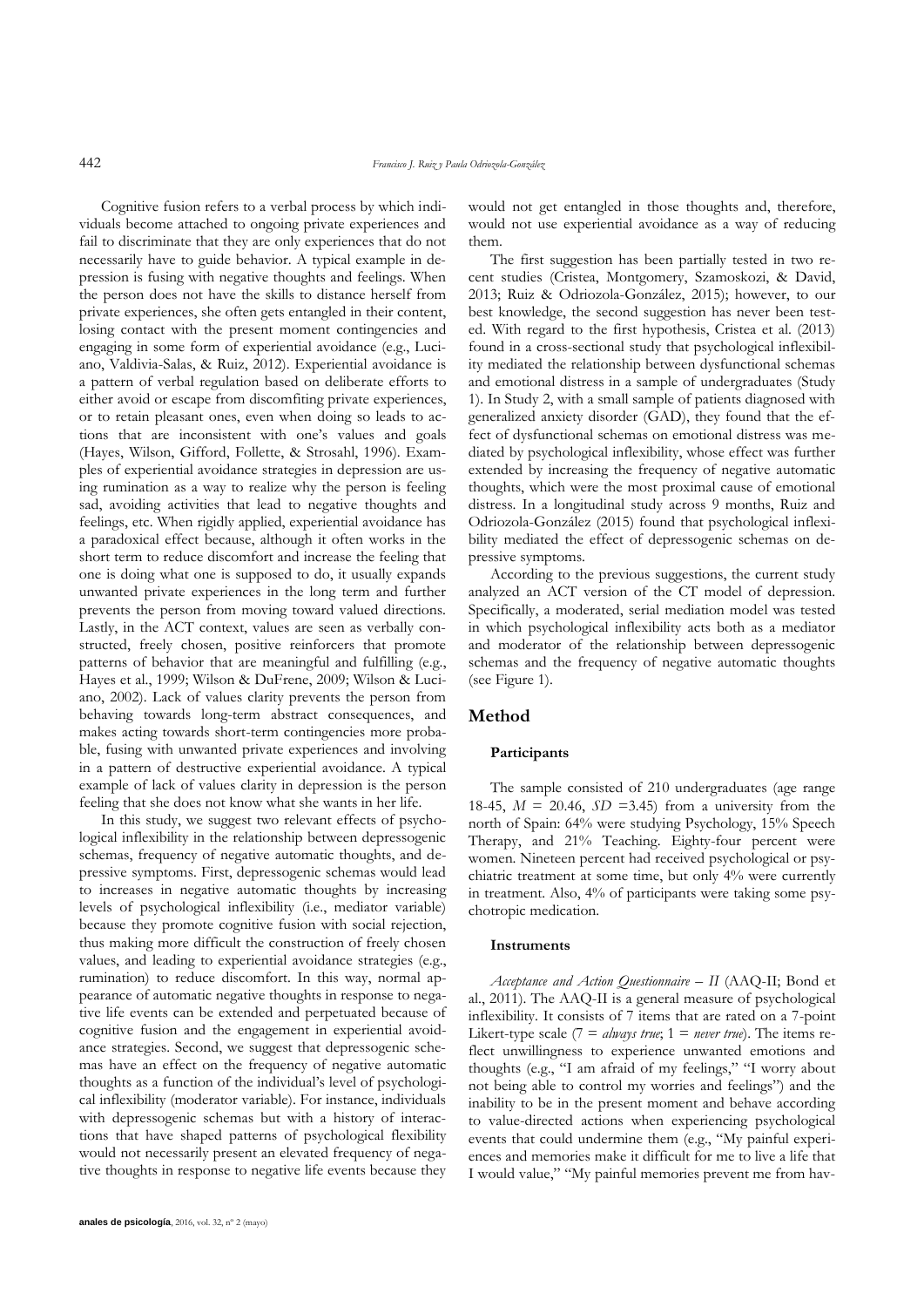ing a fulfilling life"). In this study, we used the Spanish version by Ruiz, Langer, Luciano, Cangas, and Beltrán (2013), which has shown a one-factor solution, good internal consistency (mean *α* = .88), and discriminant, convergent, and divergent validity.

*Dysfunctional Attitude Scale* (DAS; Weissman & Beck, 1978). The DAS is a measure designed to evaluate depressogenic schemas that would constitute a main underlying factor of depression according to Beck's CT (Beck et al., 1979). It comprises 40 items that are rated on a 7-point Likert-type scale (7 = *fully agree*; 1 = *fully disagree*) mainly concerning perfectionism/performance evaluation (e.g., "It is difficult to be happy unless one is good looking, intelligent, rich, and creative," "If I do not do as well as other people, it means I am an inferior human being") and dependency ("My value as a person depends greatly on what others think of me"). In the present study, we used the Spanish version by Sanz and Vázquez (1993), which showed good psychometric properties.

*Automatic Thoughts Questionnaire* (ATQ; Hollon & Kendall, 1980). The ATQ is a measure of the frequency of negative automatic thoughts experienced during the past week. It consists of 30 negative automatic thoughts that are rated on a 5-point Lykert-type scale (5 = *all the time*; 1 = *not at all*) and is commonly used as a process measure in Beck's CT. Examples of items are "I'm no good," "Nothing feels good anymore," "What's wrong with me?" and "I'm worthless." In this study, we used the Spanish version by Cano-García and Rodríguez-Franco (2002), which showed good internal consistency and convergent validity.

*Beck Depression Inventory – II* (BDI-II; Beck, Steer, & Brown, 1996). The BDI-II is a widely used 21-item selfreport measure of depressive symptoms in adolescents and adults. It was specifically designed to cover all diagnostic criteria of depressive disorders proposed by the DSM-IV (1994). Participants are asked to rate how they have felt during the past two weeks on a scale ranging from 0 (*not present*) to 3 (*severe*). The cutoffs usually used are: 0-13 minimal depression, 14-19 mild depression, 20-28 moderate depression, and 29-63 severe depression. In the present study, we used a Spanish version by Sanz, Perdigón, and Vázquez (2003), which presented adequate psychometric properties as well as convergent, discriminant, and predictive validity.

## **Procedure**

Participants were recruited from undergraduate Psychology, Speech Therapy, and Teaching students from a university in the north of Spain. The study was presented in participants' classes. Students were invited to participate in a research that aimed to investigate some variables involved in the development of depression. Individuals who provided informed consent were given a questionnaire packet including the self-report instruments in the order listed above with two additional, non-validated questionnaires about cognitive fusion and self-as-context that were presented at the end and have no relevance for the current study. Students did not receive any compensation for their participation. Upon completion of the study, participants were debriefed about the aims of the study and thanked for their participation.

#### **Data analysis**

All data analyses were conducted with SPSS 22©. After computing descriptive data, Cronbach's alphas, and zeroorder relationships between all constructs, mediation and moderator analyses were conducted. Figure 1 shows the conceptual model tested in the current study. As in Cristea et al. (2013), a multiple-step mediation analysis is tested where the effect of depressogenic schemas on depressive symptoms is mediated by psychological inflexibility, whose effect is further extended by increasing the frequency of negative automatic thoughts, which is the most proximal cause of depressive symptoms. Additionally, the model also includes psychological inflexibility as a moderator of the relationship between dysfunctional schemas and the frequency of negative automatic thoughts (see Figure 1).

Mediation and moderation analyses were conducted with the non-parametric bootstrapping procedure to estimate direct and indirect effects using the PROCESS package (Hayes, 2013). As this specific conceptual model is not covered in the PROCESS, we followed Hayes' suggestion and first conducted the multiple-step mediation analysis of the effect of depressogenic schemas on depressive symptoms, with psychological inflexibility and negative automatic thoughts as mediators 1 and 2, respectively (Model 6 in PROCESS). Second, a simple moderation analysis was conducted to analyze whether psychological inflexibility would moderate the relationship between depressogenic schemas and the frequency of negative automatic thoughts (Model 1 in PROCESS).



Figure 1. The moderated mediation model tested in which psychological inflexibility acts both as mediator and moderator of the relationship between depressogenic schemas and negative automatic thoughts.

It is worth mentioning that some controversy exists with regard to the possibility that a variable could simultaneously be a mediator and a moderator of the same relationship (Kramer, Kiernan, Essex, & Kupfer, 2008), which seems to have originated because of different existing definitions of moderation (Hayes, 2013). However, prominent experts in this topic (e.g., Kenny, 2013) state that it is possible for a variable to be both a mediator and a moderator, and suggest this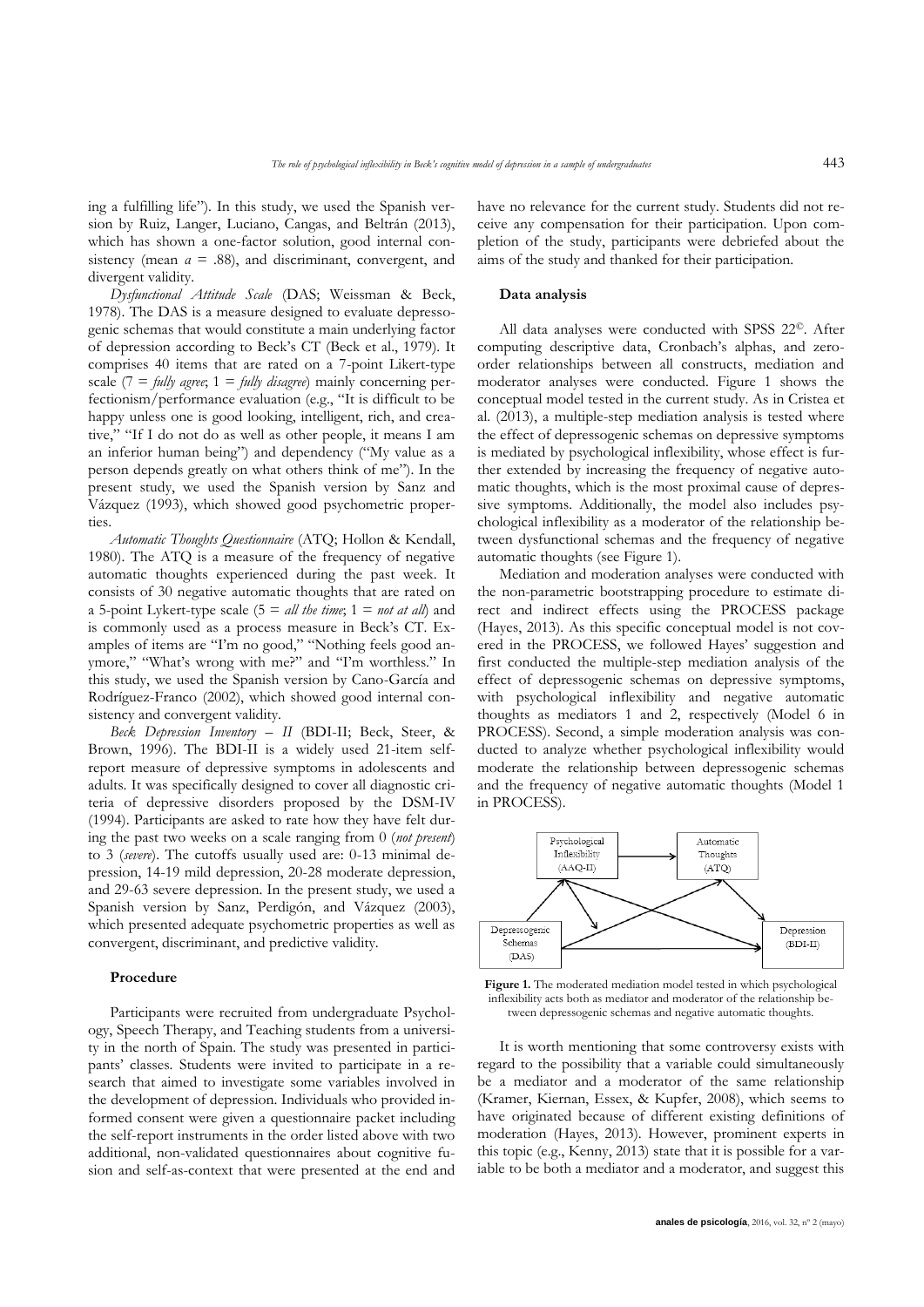as a case of moderated mediation (Preacher, Rucker, & Hayes, 2007).

Indirect and conditional effects were deemed significant if the 95% bias corrected (BC) bootstrap confidence intervals (CI) for those effects based on 20,000 bootstrapped samples did not include zero. The effect sizes of mediation were computed using the completely standardized indirect effect (*abcs*; Preacher & Hayes, 2008; Preacher & Kelley, 2011) and providing 95% BC bootstrap confidence intervals. This effect size measure relies on the product of betas for paths *a* and *b*, and can be interpreted as the expected change in the dependent variable (e.g., BDI-II scores) per unit change in the predicting variables (e.g., DAS) that occurs indirectly through the mediator (e.g., ATQ). Following Kenny's (2011) suggestion based on Cohen (1988), small, medium, and large effect sizes would be, respectively, .01, .09, and .25. Lastly, the Johnson-Neyman technique (Hayes & Matthes, 2009) was used to derive the value of the moderator (i.e., AAQ-II scores) at which the effect of the predictor variable (i.e., DAS scores) transitions between statistically significant and nonsignificant at an alpha level of .05.

## **Results**

## **Descriptive data, internal consistencies and zeroorder correlations**

Table 1 shows the descriptive data, internal consistencies obtained for each scale, and the correlations between measures in the current study. Participants' mean scores on the BDI-II were slightly higher than in previous studies (Sanz et al., 2003). Specifically, 24% of the sample showed at least mild levels of depression, 7.3% showed at least moderate levels, and 1% showed severe levels. Participants' mean scores on the remaining measures did not differ significantly from scores obtained with nonclinical populations in other studies (e.g., Mera-Rosales, Hernández-Pozo, Gómez-Reséndez, Ramírez-Guerrero, & Mata-Mendoza, 2012; Ruiz et al., 2013; Sanz & Vázquez, 1993). The internal consistencies of the scales ranged from .86 (BDI-II) to .95 (ATQ) and were similar to previous evidence using these instruments. As expected, all constructs were strongly correlated.

**Table 1.** Descriptive Data, Internal Consistencies, and Correlations

|                                                        | $\mathcal{E}$ |                      | M                        | SD   | a   |
|--------------------------------------------------------|---------------|----------------------|--------------------------|------|-----|
| 1 Beck Depression Inventory<br>$-$ II (BDI-II)         |               | $.47*$ .70* .58* 9.6 |                          | 7.0  | .86 |
| 2 Dysfunctional Attitudes<br>Scale (DAS)               |               |                      | $.56*$ $.59*$ 113.4 25.9 |      | .89 |
| 3 Automatic Thoughts Ques-<br>tionnaire (ATQ)          |               |                      | $.65*$ 51.0              | 18.3 | .95 |
| 4 Acceptance and Action<br>Questionnaire - II (AAQ-II) |               |                      | 20.2                     | 7.7  | .88 |
| * $p < .001$ .                                         |               |                      |                          |      |     |

**Testing an ACT version of the CT model of depression**. A multiple-step mediation analysis of the relationship between depressogenic schemas and depressive symptoms was conducted with psychological inflexibility as Mediator 1 and frequency of negative automatic thoughts as Mediator 2 (see Figure 1). Table 2 shows the results of the models tested in this mediation analysis. In the first model, depressogenic schemas (DAS) were a significant predictor of Mediator 1 (psychological inflexibility). The second model shows that both depressogenic schemas and psychological inflexibility were significant predictors of Mediator 2 (frequency of negative automatic thoughts). According to the third model, the total effect of depressogenic schemas on depressive symptoms (BDI-II) was significant (*TE* = .126, *SE* = .017,  $p$  < .001). Lastly, the fourth model shows that only negative automatic thoughts were a significant predictor of depressive symptoms when all three variables were included in the regression analysis. With respect to the previous model, the coefficient of depressogenic schemas decreased from .126 to .012.

**Table 2.** Results from the Regression Analyses Examining the Serial Multiple Mediator Model of the Effect of Depressogenic Schemas (X) on Depressive Symptoms (Y) through Psychological Inflexibility (M1) and Negative Automatic Thoughts (M<sub>2</sub>).

|                           | Coefficient                  | SE    | $\boldsymbol{P}$ |  |  |
|---------------------------|------------------------------|-------|------------------|--|--|
| MODEL $M_1$ (AAQ-II)      |                              |       |                  |  |  |
| $X$ (DAS)                 | .173                         | .017  | < 0.001          |  |  |
| Constant                  | .758                         | 1.993 | .704             |  |  |
| $R^2 = .349$              |                              |       |                  |  |  |
| $F = 27.136, p < .001$    |                              |       |                  |  |  |
| MODEL $M_2$ (ATQ)         |                              |       |                  |  |  |
| $X$ (DAS)                 | .204                         | .044  | < 0.001          |  |  |
| $M1$ (AAQ-II)             | 1.215                        | .150  | < .001           |  |  |
| Constant                  | 2.997                        | 4.131 | .469             |  |  |
|                           | $R^2 = .516$                 |       |                  |  |  |
|                           | $F = 101.623, p < .001$      |       |                  |  |  |
|                           | MODEL Y(BDI-II) TOTAL EFFECT |       |                  |  |  |
| $X$ (DAS)                 | .126                         | .017  | < .001           |  |  |
| Constant                  | $-4.627$                     | 1.999 | .022             |  |  |
| $R^2 = .22$               |                              |       |                  |  |  |
| $F = 54.155, p < .001$    |                              |       |                  |  |  |
| MODEL $Y(BDI-II)$         |                              |       |                  |  |  |
| $X$ (DAS) (Direct effect) | .012                         | .018  | .494             |  |  |
| $M_I$ (AAQ-II)            | .133                         | .068  | .051             |  |  |
| $M_2(ATQ)$                | .219                         | .028  | < 0.001          |  |  |
| Constant                  | $-5.585$                     | 1.609 | .006             |  |  |
| $R^2 = .502$              |                              |       |                  |  |  |
| $F = 63.786, p < .001$    |                              |       |                  |  |  |

*Note*: AAQ-II = Acceptance and Action Questionnaire – II; ATQ: Automatic Thoughts Questionnaire; BDI-II = Beck Depression Inventory – II; DAS = Dysfunctional Attitude Scale.

Table 3 presents the overall and specific indirect effects (IE). The results showed significant mediation, with a total IE of .114 (*SE* = .016, 95% BC CI of .085 to .146) and very large effect size (*abcs* = .423, 95% BC CI of .318 to .547). All specific indirect effects were also significant (IE1: *TE* = .023, *SE* = .011, 95% BC CI of .003 to .045, *abcs* = .086; IE2: *TE*  $= .046$ ,  $SE = .009$ ,  $95\%$  BC CI of .030 to .066,  $ab_{cs} = .171$ ; IE3: *TE* = .045, *SE* = .011, 95% BC CI of .025 to .070, *abcs*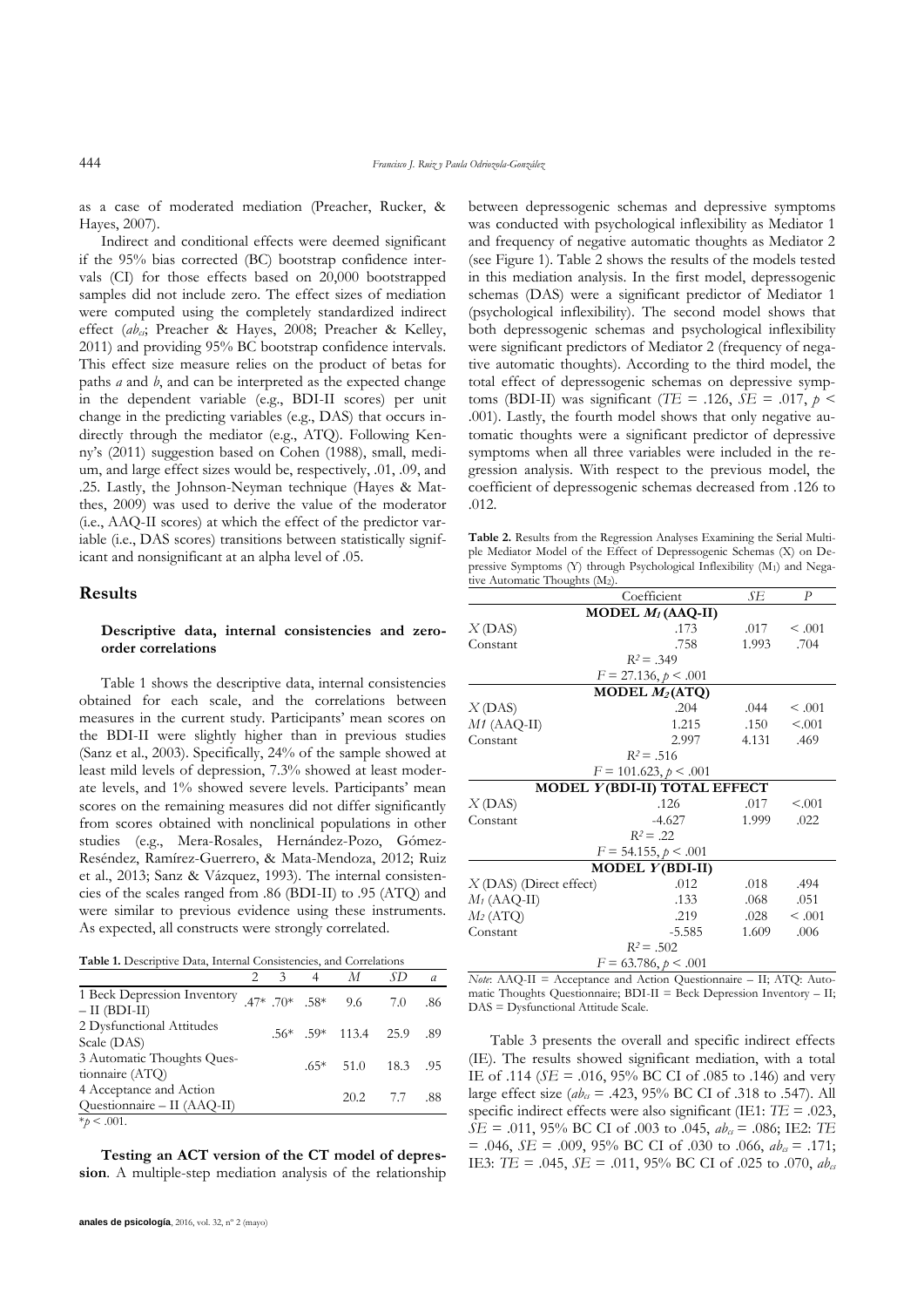= .166). Indirect effects did not significantly differ in magnitude (see Table 3).

**Table 3.** Indirect Effects of the Serial Multiple Mediator Model of the Effect of Depressogenic Schemas (X) on Depressive Symptoms (Y) through Psychological Inflexibility (M1) and Negative Automatic Thoughts (M2)

|                         |             |      | Bootstrapping    |       |  |
|-------------------------|-------------|------|------------------|-------|--|
|                         |             |      | <b>BC 95% CI</b> |       |  |
|                         | Coefficient | SЕ   | Lower            | Upper |  |
| Overall indirect effect | .114        | .016 | .085             | .146  |  |
| IE1: DAS=>AAQ-          | .023        | .011 | .003             | .045  |  |
| $II = > BDI-II$         |             |      |                  |       |  |
| IE2: DAS=>AAQ-          | .046        | .009 | .030             | .066  |  |
| $II = >ATQ = >BDI-II$   |             |      |                  |       |  |
| IE3: DAS=>ATQ=>BDI-II   | .045        | .011 | .025             | .070  |  |
| <b>IE1 - IE2</b>        | $-.023$     | .015 | $-.056$          | .003  |  |
| IE1 - IE3               | $-.022$     | .018 | $-.057$          | .012  |  |
| $IE2 - IE3$             | .001        | .014 | $-.026$          | .030  |  |

*Note:* AAQ-II = Acceptance and Action Questionnaire – II; ATQ: Automatic Thoughts Questionnaire; BDI-II = Beck Depression Inventory – II; DAS = Dysfunctional Attitude Scale; IE = Indirect effect.

**Table 4.** Results of a Regression Analysis Examining the Moderation of the Effect of Depressogenic Schemas (DAS) on the Frequency of Automatic Negative Thoughts (ATQ) by Psychological Inflexibility (AAQ-II) and the Conditional Effect at Values of Psychological Inflexibility Based on the Johnson-Neyman Technique.

| Antecedent    | Coefficient              | SЕ                     | $\mathcal{D}$  |  |  |
|---------------|--------------------------|------------------------|----------------|--|--|
| X (DAS)       | $-.102$                  | .095                   | .288           |  |  |
| $M(AAQ-II)$   | $-182$                   | .403                   | .652           |  |  |
| X x M         | .012                     | .003                   | < .001         |  |  |
| Constant      | 38.376                   | 10.177                 | < .001         |  |  |
|               |                          | $R^2 = .498$           |                |  |  |
|               |                          | $F = 63.048, p < .001$ |                |  |  |
|               | Johnson-Neyman Technique |                        |                |  |  |
| AAQ-II scores | Coefficient              | SE                     | $\overline{T}$ |  |  |
| 7.00          | $-.021$                  | .076                   | $-.270$        |  |  |
| 8.95          | .002                     | .071                   | .028           |  |  |
| 10.9          | .025                     | .067                   | .369           |  |  |
| 12.85         | .047                     | .062                   | .759           |  |  |
| 14.80         | .070                     | .058                   | 1.203          |  |  |
| 16.75         | .092                     | .054                   | 1.701          |  |  |
| 17.74         | .104                     | .052                   | 1.973*         |  |  |
| 18.70         | .115                     | .051                   | 2.249*         |  |  |
| 20.65         | .138                     | .049                   | 2.833**        |  |  |
| 22.60         | .160                     | .047                   | 3.430***       |  |  |
| 24.55         | .183                     | .046                   | 4.004***       |  |  |
| 26.50         | .205                     | .045                   | 4.519***       |  |  |
| 28.45         | .228                     | .046                   | 4.944***       |  |  |
| 30.40         | .251                     | .048                   | 5.263***       |  |  |
| 32.35         | .273                     | .050                   | 5.478***       |  |  |
| 34.30         | .296                     | .053                   | $5.604***$     |  |  |
| 36.25         | .318                     | .056                   | $5.660***$     |  |  |
| 38.20         | .341                     | .060                   | 5.665***       |  |  |
| 40.15         | .365                     | .065                   | 5.637***       |  |  |
| 42.10         | .386                     | .069                   | 5.590***       |  |  |
| 44.05         | .409                     | .074                   | 5.530***       |  |  |
| 46.00         | .431                     | .079                   | 5.457***       |  |  |

*Note*. AAQ-II: Acceptance and Action Questionnaire – II; DAS: Dysfunctional Attitude Scale.

\**p* ≤ .05. \*\**p* < .01. \*\*\**p* < .001.

Table 4 shows that moderation analysis revealed that the effect of depressogenic schemas on the frequency of negative automatic thoughts was a function of the levels of psychological inflexibility (interaction coefficient: Depressogenic Schemas x Psychological Inflexibility = .012,  $SE = .003$ ,  $t =$ 3.587,  $p \leq 0.001$ ). Specifically, as also shown in Table 4, the Johnson-Neyman technique indicated that the conditional effect of depressogenic schemas on the frequency of negative automatic thoughts transitioned in significance at an AAQ-II score of 17.738 (*TE* = .104, *SE* = .053, *t* = 1.973, *p*  $= .05, 95\%$  BC CI of .00 to .208), which was the 42<sup>nd</sup> percentile of the distribution in our sample. The relationship between depressogenic schemas and frequency of negative automatic thoughts was significant at AAQ-II scores above this 42nd percentile and nonsignificant at AAQ-II scores below this threshold.

## **Discussion**

The cognitive model of depression (Beck et al., 1979) suggests that depressogenic schemas are the main cognitive vulnerability to develop this disorder. Depressogenic schemas are thought to be shaped by early negative life experiences and to remain latent until the individual encounters negative events that activate them. Once they are activated, depressogenic schemas are thought to skew the information processing system, leading to the production of a high frequency of negative automatic thoughts, which are seen as the most proximal cause of depressive symptoms. In other words, the cognitive model of depression suggests that the relationship between depressogenic schemas and depressive symptoms is mediated by negative automatic thoughts, with most studies supporting this hypothesis (e.g., Cui et al., 2013; Estévez & Calvete, 2009; Kitamura & Tanaka, 2012; Kwon & Oei, 1992). Previous research related to ACT (Cristea et al., 2013; Ruiz & Odriozola-González, 2015) has shown that psychological inflexibility might play a relevant role in the CT model of depression. Trying to provide a further step in this direction, the current study tested a moderated mediation model in which psychological inflexibility both mediated and moderated the relationship between depressogenic schemas and the frequency of negative automatic thoughts.

The results of this study provided support to the moderated mediation model tested. The multiple-step mediation analysis conducted suggested that the effect of depressogenic schemas on depressive symptoms was mediated by psychological inflexibility and the frequency of negative automatic thoughts. Specifically, psychological inflexibility acted as a mediator in the effect of depressogenic schemas on the frequency of negative automatic thoughts and, in turn, psychological inflexibility seemed to have an effect on depressive symptoms by increasing the frequency of negative automatic thoughts. The results also confirmed the hypothesis concerning the moderating role of psychological inflexibility. Specifically, depressogenic schemas predicted the frequency of negative automatic thoughts as a function of the levels of psy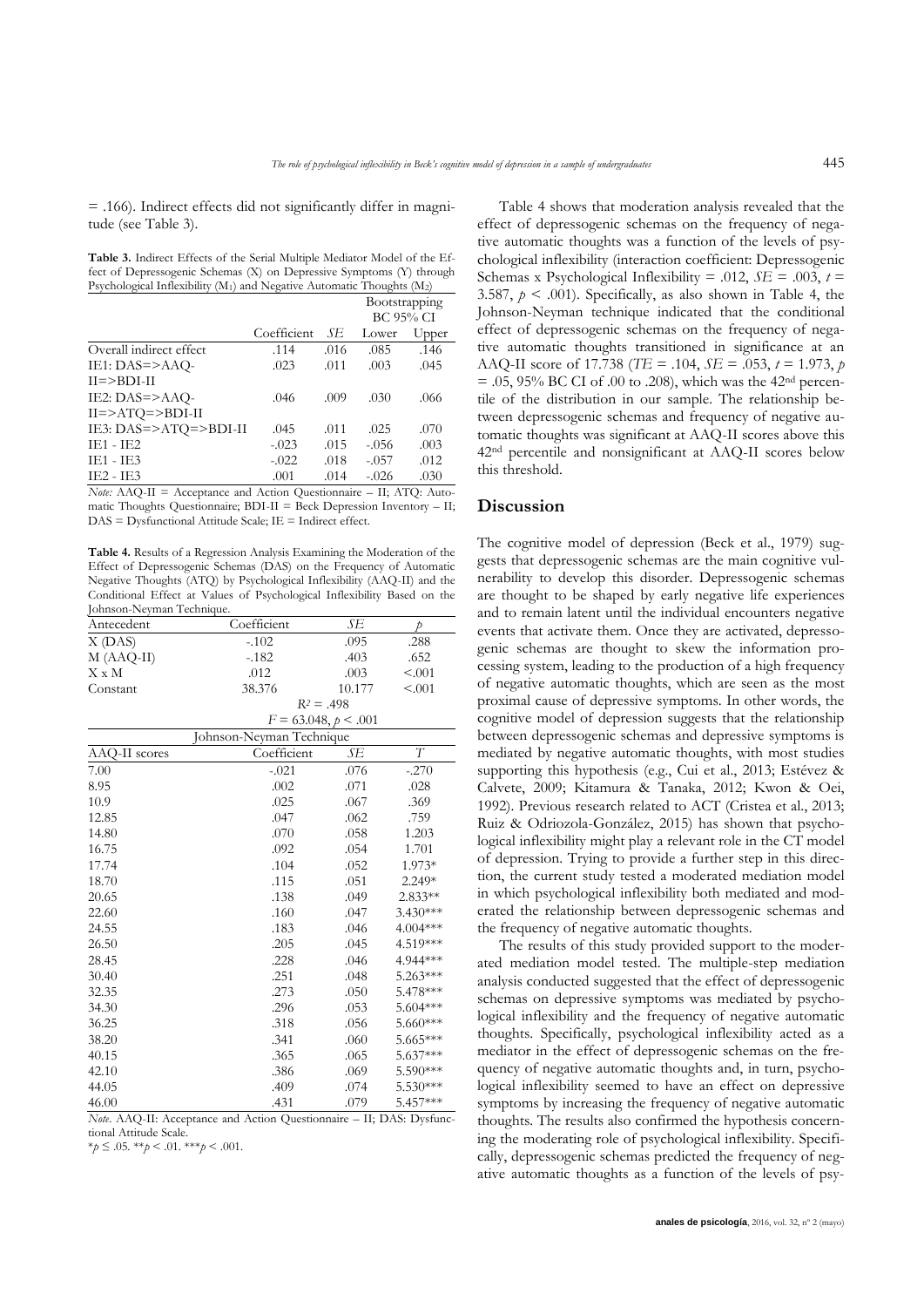chological inflexibility: the higher the levels of psychological inflexibility, the greater were the effects of depressogenic schemas on the frequency of negative automatic thoughts. Indeed, results of the Johnson-Neyman technique indicated that depressogenic schemas did not significantly predict the frequency of negative automatic thoughts when levels of psychological inflexibility fell below the 42nd percentile in our sample.

Some limitations of the current study are worth mentioning. Firstly, as all data were obtained using self-report measures, relationships among variables might be artificially inflated. Secondly, as the sample was made up of nonclinical participants, most of them young women, generalizability of the current findings may be limited. Thirdly, the questionnaires were applied in a fixed order, which could have influenced participants' responses in a given direction. Fourthly, and more important, the cross-sectional design used precludes determining causal relationships among variables, as such relationships cannot be assumed without establishing temporal precedence. According to the above-mentioned limitations, future studies might explore whether the current findings are confirmed in a longitudinal design with both subclinical and clinical participants and using additional measures (e.g., behavioral measures).

According to the results of the current study, depressogenic schemas seem to be dangerous to the extent that they contribute to elevating levels of psychological inflexibility. However, depressogenic schemas might not be harmful in

## **References**

- Barnett, P. A., & Gotlib, I. H. (1990). Cognitive vulnerability to depressive symptoms among men and women. *Cognitive Therapy and Research, 14*, 47–61.
- Beck, A. T. (2008). The evolution of the cognitive model of depression and its neurobiological correlates. *American Journal of Psychiatry, 165*, 969-977.
- Beck*, A.T.,* Rush*, A.J.,* Shaw*, B.F., &* Emery*, G.* (1979). *Cognitive therapy of depression*. New York: Guilford.
- Beck, A. T., Steer, R. A., & Brown, G. K. (1996). *Manual for the Beck Depression Inventory-II*. San Antonio, TX: The Psychological Corporation.
- Bond, F. W., Hayes, S. C., Baer, R. A., Carpenter, K. M., Guenole, N., Orcutt, H. K., . . . Zettle, R. D. (2011). Preliminary psychometric properties of the Acceptance and Action Questionnaire – II: A revised measure of psychological inflexibility and experiential avoidance. *Behavior Therapy, 42*, 676-688.
- Cano-García, F. J., & Rodríguez-Franco, L. (2002). Evaluación del lenguaje interno ansiógeno y depresógeno en la experiencia de dolor crónico [Assessment of anxious and depressive self-talk in chronic pain experience]. *Apuntes de Psicología, 20,* 329-346.
- Cohen, J. (1988). *Statistical power analysis for the behavioral sciences* (2nd edition). Hillsdale, NJ: Erlbaum.
- Cristea, I. A., Montgomery, G. H., Szamoskozi, S, & David, D. (2013). Key constructs in "classical" and "new wave" cognitive behavioral psychotherapies: Relationships among each other and with emotional distress. *Journal of Clinical Psychology, 69*, 584-599.
- Cui, L., Shi, G., & Oei, T. P. S. (2013). A study of cognitive vulnerabilitystress model of depressive symptoms among Chinese adolescents. *Stress and Health, 29*, 383-391.
- De Graaf, L. E., Roelofs, J., & Huibers, M. J. H. (2009). Measuring dysfunctional attitudes in the general population: The Dysfunctional Attitude Scale (form A) Revised. *Cognitive Therapy and Research, 33*, 345-355.

individuals with high levels of psychological flexibility because, although they probably experience automatic negative thoughts in response to negative life events, they would not get fused with those thoughts and would not use experiential avoidance as a way of dealing with them. If further study replicates and extends the present findings, some practical implications could be derived. The most important implication is that promoting psychological flexibility seems to be the main objective in the prevention and treatment of depression. This is good news because empirical evidence shows that psychological flexibility can be promoted in few sessions (Ruiz, 2010), whereas changing depressogenic schemas is thought to take time (Beck et al., 1979).

In conclusion, the results of this study are relevant both to the cognitive and the ACT models of depression. For the cognitive model, the results are partly supportive because the frequency of negative automatic thoughts mediated the relationship between depressogenic schemas and depressive symptoms. However, the cognitive model would need to explore how to accommodate the finding that psychological inflexibility seems to mediate and moderate the effect of depressogenic schemas on increasing the frequency of negative automatic thoughts. For the ACT model, these results are very coherent because they support the idea that psychological inflexibility might be central in the etiology of depression and that promoting psychological flexibility might be the main aim of the psychological treatment of this disorder.

- Estévez, A., & Calvete, E. (2009). Mediación a través de pensamientos automáticos de la relación entre esquemas y síntomas de depresión [Mediation through automatic thoughts of the relationship between schemas and depressive symptoms]. *Anales de Psicología, 25*, 27-35.
- Hayes, A. F. (2013). *Introduction to mediation, moderation, and conditional process analysis. A regression-based approach*. NY: Guilford Press.
- Hayes, A. F., & Matthes, J. (2009). Computational procedures for probing interactions in OLS and logistic regression: SPSS and SAS implementations. *Behavior Research Methods, 41*, 924-936.
- Hayes, S. C., Masuda, A., Shenk, C., Yadavaia, J. E., Boulanger, J., Vilardaga, R., … Hildebrandt, M. J. (2007). Applied extensions of behavior principles: Applied behavioral concepts and behavioral theories. In D. W. Woods & J. W. Kanter (Eds.), *Understanding behavior disorders. A contemporary behavioral perspective* (pp. 47-80). Reno, NV: Context Press.
- Hayes, S. C., Strosahl, K. D., & Wilson, K. G. (1999). *Acceptance and Commitment Therapy. An experiential approach to behavior change*. New York: Guilford.
- Hayes, S. C., Wilson, K. G., Gifford, E. V., Follette, V. M., & Strosahl, K. D. (1996). Experiential avoidance and behavioral disorders: A functional dimensional approach to diagnosis and treatment. *Journal of Consulting and Clinical Psychology, 64*, 1152-1168.
- Hollon, S. D., & Kendall, P. C. (1980). Cognitive self-statements in depression: Development of an automatic thoughts questionnaire. *Cognitive Therapy and Research, 4*, 383-395.
- Jacobs, R. H., Reinecke, M. A., Gollan, J. K., & Kane, P. (2008). Empirical evidence of cognitive vulnerability for depression among children and adolescents: A cognitive science and developmental perspective. *Clinical Psychology Review, 28*, 759-782.
- Kenny, D. A. (2011). Mediation (August, 2011). Retrieved September 5, 2011 at *<http://davidakenny.net/cm/mediate.htm>*